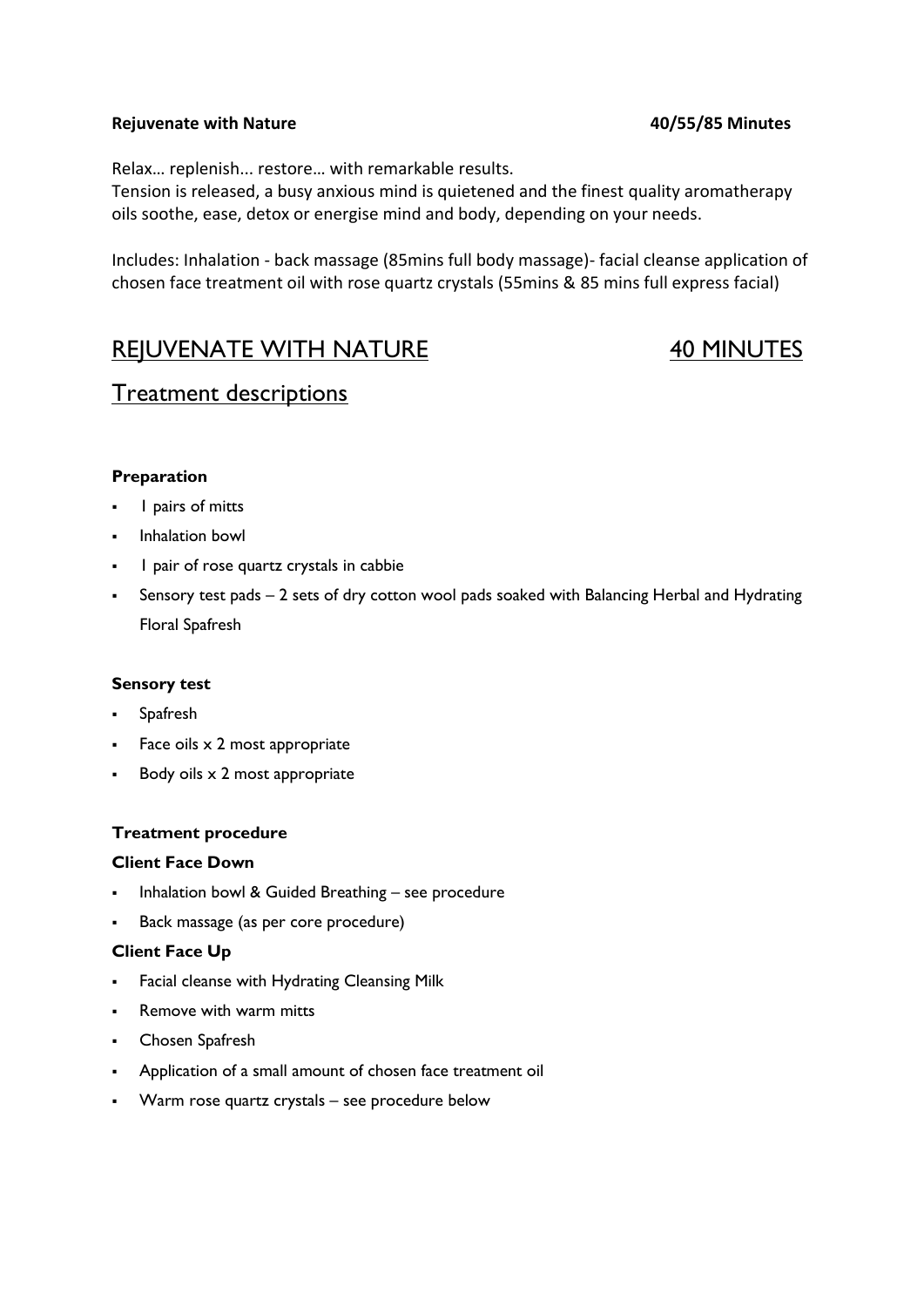# REJUVENATE WITH NATURE **1998 120 SET AN INSTALL SET AREA**

### **Preparation**

- 4 pairs of mitts
- Inhalation bowl
- 1 pair of rose quartz crystals in cabbie
- Eye pads 2 sets of damp cotton wool for Bio-Active Eye Cleanser 2 sets of damp cotton wool with Soothing Eye Lotion
- Sensory test pads 2 sets of dry cotton wool pads soaked with Balancing Herbal and Hydrating Floral Spafresh

#### **Sensory test**

- Spafresh
- **Face oils**  $\times$  **2 most appropriate**
- Body oils x 2 most appropriate

#### **Treatment procedure**

#### **Client Face Up**

- Eye and lip cleanse (see procedure)
- <sup>1</sup> Ist cleanse with appropriate cleanser
- Skin analysis with SkinVision<sup>™</sup>

#### **Client Face Down**

- Inhalation bowl & Guided Breathing see procedure
- Back massage (as per core procedure)

#### **Client Face Up**

- 2nd cleanse with exfoliation/Optimal Skin ProCleanser
- Spafresh with cotton pads
- Eye protection movements with appropriate Eye Moisturiser
- Application only of chosen Face Treatment oil or Optimal Skin ProSerum x3 and warm rose quartz crystals – see procedure below
- Appropriate mask apply Soothing Eye Lotion pads to eyes
- Scalp massage or hand and arm massage with Pink Hair and Scalp Mud (optional)
- **Remove mask**
- Spafresh pads and Spritz
- Apply Lift & Firm Intensive Eye Serum / Instant Facial (if appropriate)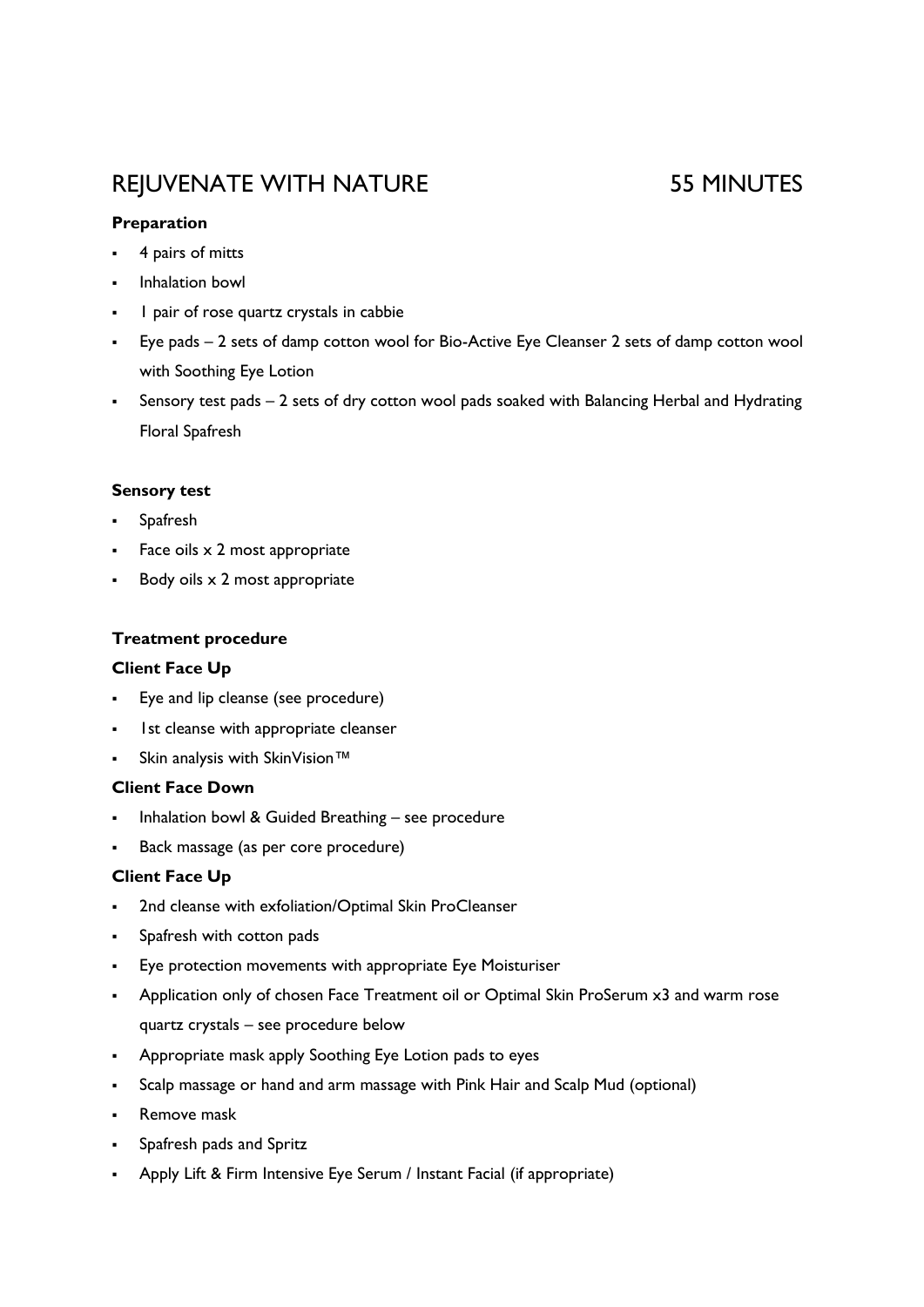- Apply 24 Hour Replenishing Eye Moisturiser/Lift & Firm Eye Moisturiser
- Apply appropriate Face Moisturiser
- Optimal Skin ProDefence if required
- Apply Pink Pomelo Lip Balm
- Optimal Body TriSerum if required

# REIUVENATE WITH NATURE 85 MINUTES

### **Preparation**

- 6 pairs of mitts
- Inhalation bowl
- 1 pair of rose quartz crystals in cabbie
- Eye pads 2 sets of damp cotton wool for Bio-Active Eye Cleanser 2 sets of damp cotton wool with Soothing Eye Lotion
- Sensory test pads 2 sets of dry cotton wool pads soaked with Balancing Herbal and Hydrating Floral Spafresh
- Wheat heat pack in cabbie
- Eye Pillow in cabbie

#### **Sensory test**

- Spafresh
- Face oils x 2 most appropriate
- Body oils x 2 most appropriate

#### **Treatment procedure**

#### **Client Face Up**

- Eye and lip cleanse (see procedure)
- 1st cleanse with appropriate cleanser
- Skin analysis with SkinVision<sup>™</sup>

#### **Client Face Down**

- Hot mitts to the feet, cover and blot dry
- . Inhalation bowl & Guided Breathing see procedure
- Inner Calm massage to back, right leg and left leg (as per core procedure)

#### **Client Face Up**

Place the warm wheat pack to the neck and shoulders